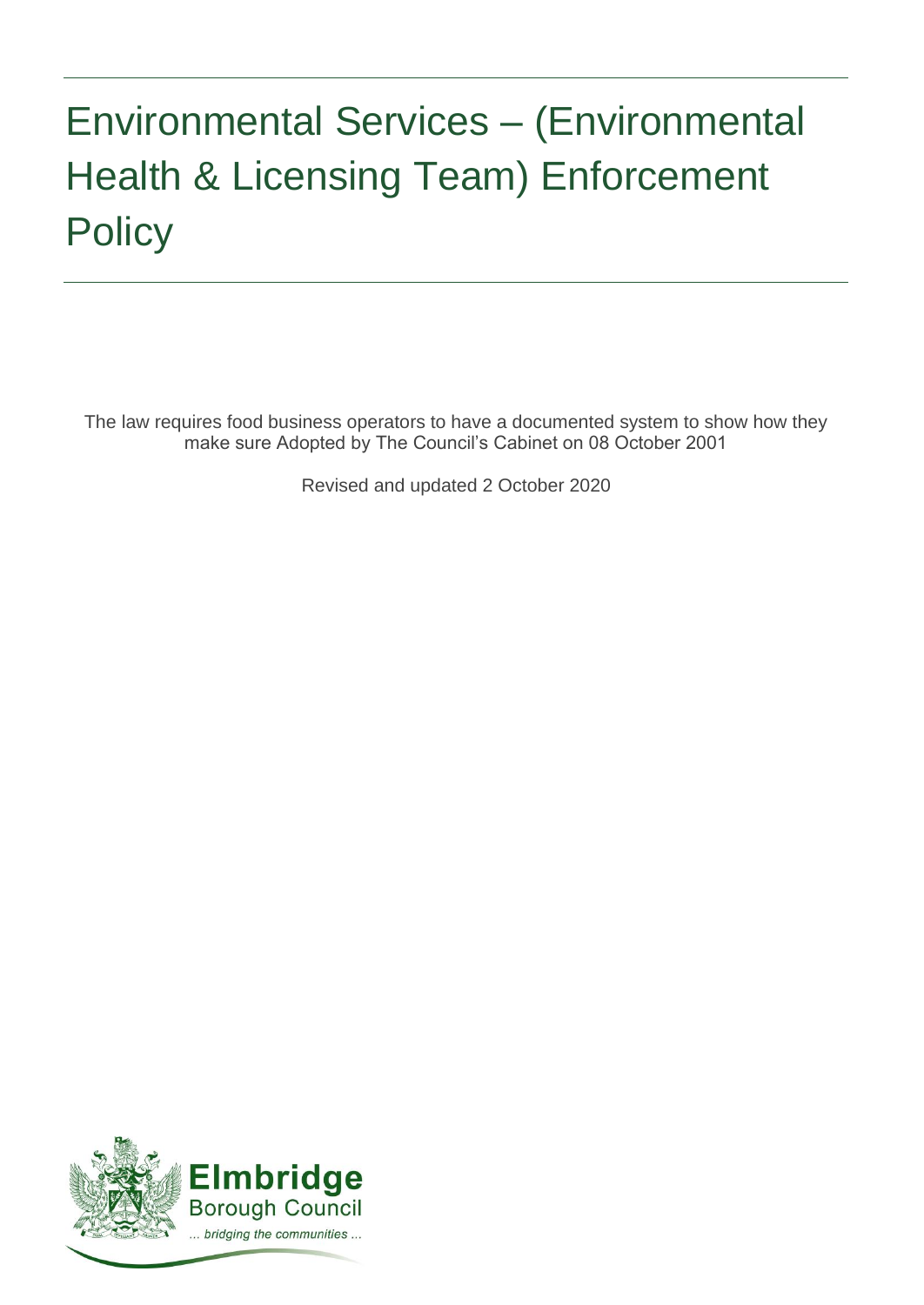# Contents

| $\mathbf{1}$   |  |
|----------------|--|
| 2              |  |
| 3              |  |
| $\overline{4}$ |  |
| 4.1            |  |
| 4.2            |  |
| 4.3            |  |
| 4.4            |  |
| 4.5            |  |
| 4.6            |  |
| 4.7            |  |
| 4.8            |  |
| $5^{\circ}$    |  |
| 6              |  |
| $\overline{7}$ |  |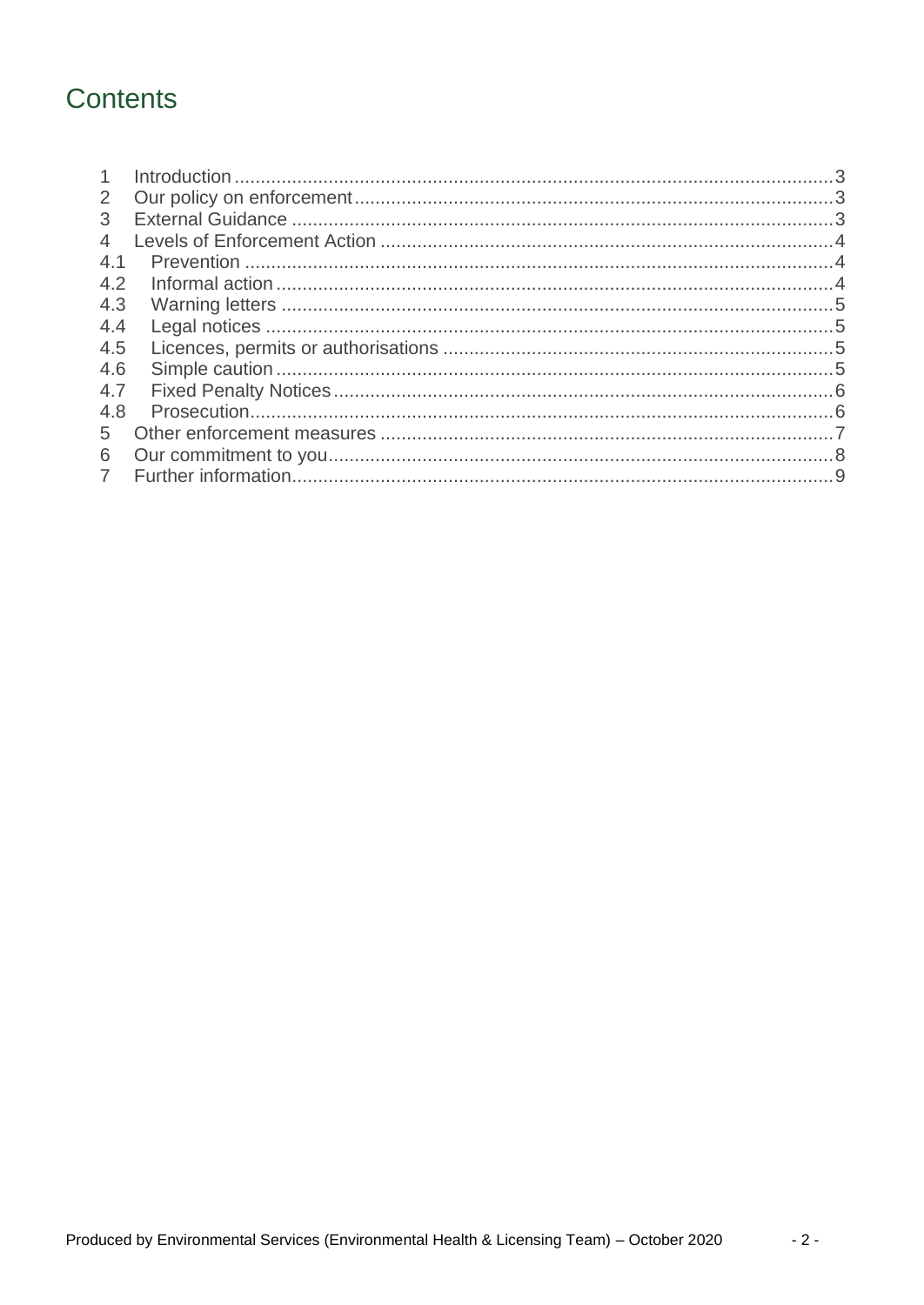# Environmental Services (Environmental Health and Licensing Team) Enforcement Policy

#### <span id="page-2-0"></span>1 Introduction

Elmbridge Borough Council's Environmental Health and Licensing Service carries out a wide range of legal duties under various Acts and Regulations. These are applied by carrying out programmed inspections of business premises, responding to complaints and offering advice. This policy outlines the approach we take when considering what action is appropriate in a particular situation, and will apply to the following services:

- **Environmental protection (including noise, land and air pollution, and public health issues);**
- **Food safety;**
- **Health and safety at work;**
- **Licensing (including alcohol and entertainment, Hackney Carriage & Private Hire, Gambling, charitable collections, scrap metal and animal welfare).**

Environmental Health & Licensing also has **specific** enforcement guidelines covering food safety, environmental protection, and health and safety, which should be read in conjunction with this general policy.

# <span id="page-2-1"></span>2 Our policy on enforcement

**Our aim is to protect the public, the environment, businesses, consumers and workers from unacceptable hazards. In achieving this aim, we will pursue the following objectives in our approach to enforcement action:**

- **We will ensure that we enforce the law in a fair, equitable and consistent manner and have regard to the principles that regulatory activities should be carried out in a way that is transparent, accountable and proportionate; and should be targeted only at cases in which action is needed;**
- **We will focus on prevention rather than cure;**
- **We will take firm action against those who flout the law or act irresponsibly; and/or seek financial gain by deliberately pursuing non-compliance;**
- **We will, wherever possible assist businesses and others in meeting their legal obligations without unnecessary expense;**

# <span id="page-2-2"></span>3 External Guidance

Our approach to enforcement is based on applicable legislation and influenced by guidance and requirements from other national and Government bodies including the Health and Safety Executive, Department for Environment, Food and Rural Affairs, the Food Standards Agency and the Home Office. In particular the Service has previously formally adopted the Enforcement Concordat, a national Code of Practice that outlines the principles of good enforcement. The Code had the support of Government, through the Cabinet Office, and through the Local Government Association. Businesses and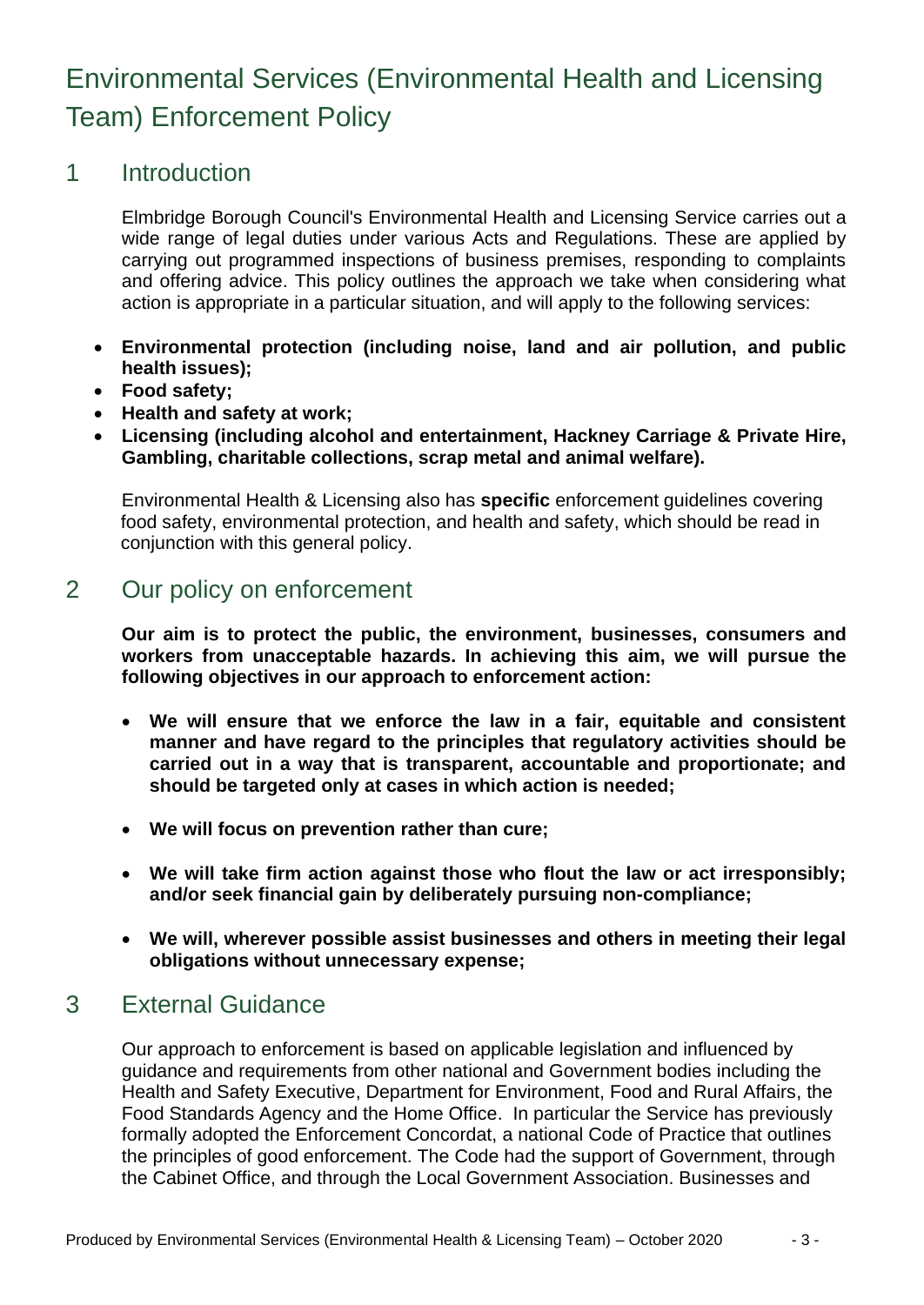others being regulated can expect officers from the Environmental Health and Licensing Service to follow its principles and those set out in this policy.

In updating this policy due consideration has been paid to the Legislative and Regulatory Reform Act 2006 and the Department for Business Innovation & Skills Better Regulation Delivery Office, Regulators' Code July 2013 (This code replaced the previously voluntary adopted Enforcement Concordat and Department for Business Enterprise & Regulatory Reform (BERR) Statutory Code of Practice for Regulators published 17 December 2007).

The Service also follows the Guidance contained in the Code for Crown Prosecutors, produced by The Crown Prosecution Service.

#### <span id="page-3-0"></span>4 Levels of Enforcement Action

Our choice of enforcement action will be based upon the seriousness of any breach of the law. We have adopted a staged approach to enforcement, which is set out below:

#### **Coronavirus - COVID 19 update. (October 2020)**

However, because of the ongoing Coronavirus (COVID 19) Pandemic, the authority may not always follow the procedures listed below where it is guided by Government, Public Health England, The Health and Safety Executive or other relevant agency to follow alternative procedures or practices.

The rapidly changing Coronavirus legislation, regulations, advice and guidance relating to the pandemic, means it is not possible to list what the different approach will be. We would however always follow the official advice and guidance provided in relation to COVID related enforcement.

For clarity, in relation to Non-Coronavirus related enforcement activities, we would follow the enforcement principles set out below.

#### <span id="page-3-1"></span>4.1 Prevention

We believe the first step in enforcement is to help prevent contravention of the law by raising awareness and promoting good practice. The methods that we will pursue to achieve this aim could include training courses, special promotions, the issuing of press releases, tweets, alerts, the production of webpages and other forms of written guidance and social media, and opportunities presented by day-to-day contact with businesses and other customers.

#### <span id="page-3-2"></span>4.2 Informal action

We will use our best efforts to resolve any situations where the law may have been broken without issuing formal notices, or referring the matter to the courts, subject to the requirements to investigate statutory nuisances. This will be our first option when the circumstances indicate that a minor offence may have been committed and we are confident that appropriate corrective action will be taken. We may provide written reports, letters or emails following initial action, for example after an inspection or investigation into a complaint about noise from a neighbour. We will point out areas where the law has been broken and explain why any recommended remedial work is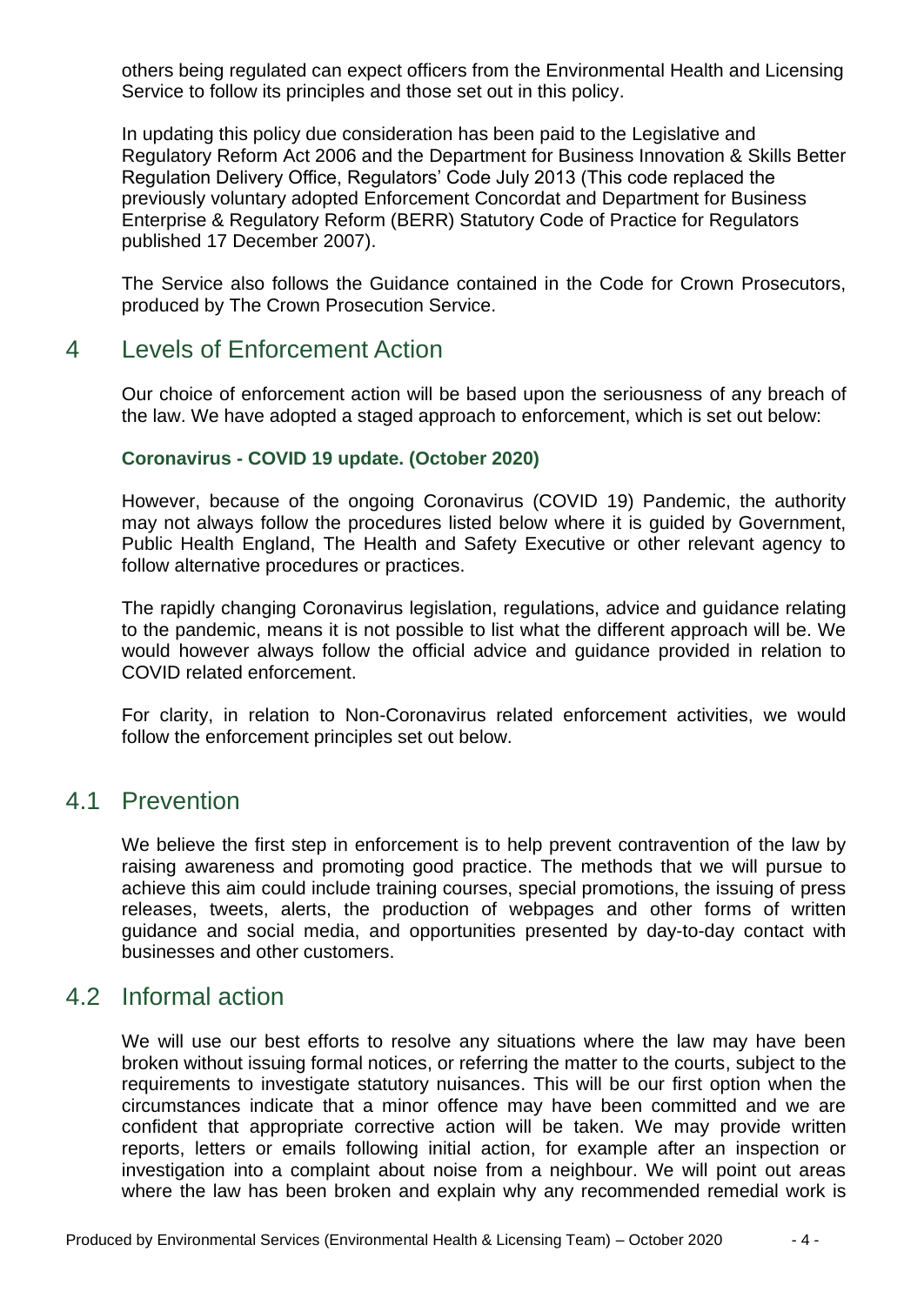necessary and over what time scale it should be completed. We will always ensure that it is made clear in a report or letter which matters are required by law and what are recommendations of good practice. We will also allow for alternative solutions to be implemented, if it achieves the same outcome.

# <span id="page-4-0"></span>4.3 Warning letters

These state that in our opinion, there has been a more serious breach of the law, and warns that more formal action will follow if the contravention continues or is repeated. A record will be retained within the Service's enforcement register and may be referred to if further legal action is required. Warning letters will normally only be issued following consideration and confirmation by a Principal Officer in order to ensure that our action is fair and consistent. Who to complain to and what steps can be taken if the person disagrees with the warning letter will be detailed in any warning letter sent.

# <span id="page-4-1"></span>4.4 Legal notices

We will take formal action where in our opinion, there has been a serious breach of the law, which presents a risk to health, safety or the environment, where either an informal approach has failed, or it is felt that an informal approach will have no effect. Where specific legal requirements dictate notices will be served, for example following investigation of statutory nuisances.

Many of the various pieces of legislation that we enforce provide for the service of formal notices on individuals, businesses and other organisations requiring them to meet specific legal requirements. The notice will explain what is wrong, and where appropriate what is required to put things right and what the likely consequences are if the notice is not complied with. The method of appealing against the notice and the time scale for doing so will be provided in writing at the same time.

In most situations before formal action is taken, we will provide an opportunity to discuss matters and hopefully resolve points of difference. However, this may not be possible where immediate action has to be taken, for example in the interests of health and safety, following investigation of statutory nuisances, or to prevent an imminent risk to health, or to protect the environment.

# <span id="page-4-2"></span>4.5 Licences, permits or authorisations

These may be varied, suspended or revoked if any conditions are not complied with, or if offences are committed or to remedy an unsatisfactory situation.

# <span id="page-4-3"></span>4.6 Simple caution

The use of a simple caution will be considered as an alternative to prosecution. Before issuing a caution, the following conditions must be satisfied:

- there must be evidence of guilt sufficient to give a realistic prospect of conviction if the case were to be taken to prosecution;
- the offender must understand the significance of the simple caution and consent to it; and
- the offender must admit the alleged offence by signing a simple caution form.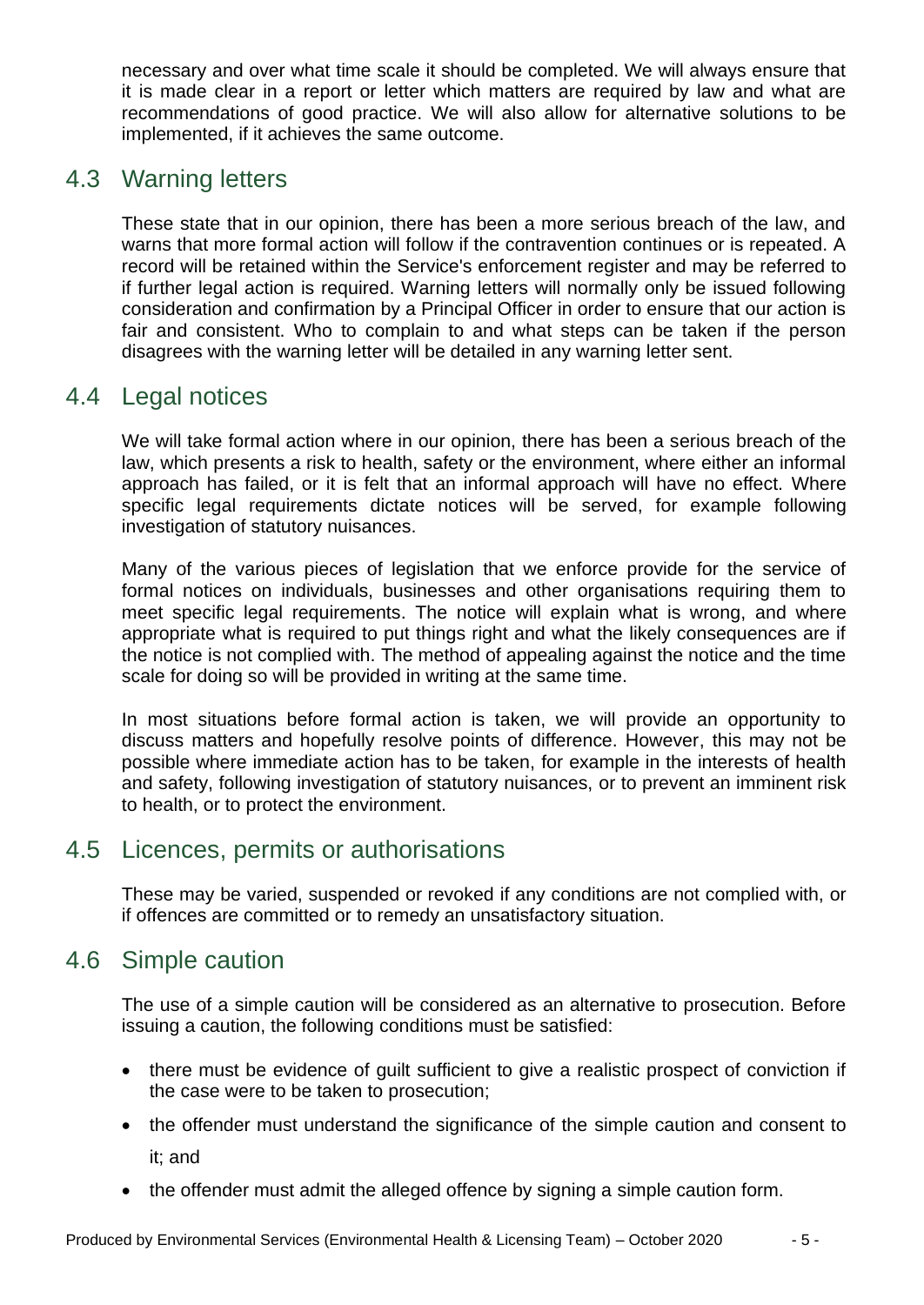The Environmental Health and Licensing Manager would normally administer a simple caution following careful consideration of the circumstances of the case, and consultation with the Council's Legal Services Division. A simple caution is a serious matter, which can influence any future decision should the company or individual offend again. It can be referred to in any subsequent court proceedings, and if the case is proved, the previous simple caution may be considered by the court, as if it were a previous conviction. This will not normally apply if the caution was issued more than three years before. Where the offer of a simple caution is refused, the case will be reviewed again, and a prosecution may be pursued. In considering and issuing simple cautions we will have regard to the Ministry of Justice Guidance April 2013 – Simple Cautions for Adult Offenders.

## <span id="page-5-0"></span>4.7 Fixed Penalty Notices

Where provided for in legislation (such as in the Clean Neighbourhoods and Environmental Act 2005) in circumstances where it is appropriate to do so the Council may deal with some offences by way of fixed penalty notices.

## <span id="page-5-1"></span>4.8 Prosecution

A prosecution is normally taken as a last resort after alternatives have failed to remedy problems. This happens in only a small number of cases where it is necessary to protect consumers, employees or the environment. In these cases, we prosecute to try and prevent a recurrence, and to act as a warning to others. We would only prosecute without prior warning in very severe circumstances, or where the action was deliberate and or sought to achieve financial advantage.

Any decision to prosecute will take into account the Government's Code for Crown Prosecutors. Under this code there are two tests that need to be satisfied before a decision to prosecute can be agreed. The first stage is the **evidential test**, where we must be satisfied that there is enough evidence to provide a "realistic prospect of conviction". If the case does not meet the evidential test, it cannot go ahead, no matter how serious it may be. If the evidential test is passed the case must then pass the second stage, **the public interest test**. The more serious the offence, the more likely it is that a prosecution will be needed in the public interest.

We will normally take a prosecution against those who are considered responsible for the offence. Where a Company is involved, we would normally prosecute the company where the offence resulted from its activities. The Service would however consider any part played in the offence by officers of the company, such as directors or managers. Action could also be taken against other employees where the offence was committed with their consent, was due to their neglect, or they 'turned a blind eye' to the circumstances of the offence.

We will apply the principles of 'Criminal Procedures & Investigations Act 1996' as well as Home Office Guidance, when making decisions on the course of action to be taken in any particular case.

Each case is considered individually, and the balance for and against prosecution is considered in the light of the circumstances of the case, in consultation with the Head of Legal Services. The following factors will be considered when deciding whether or not to prosecute: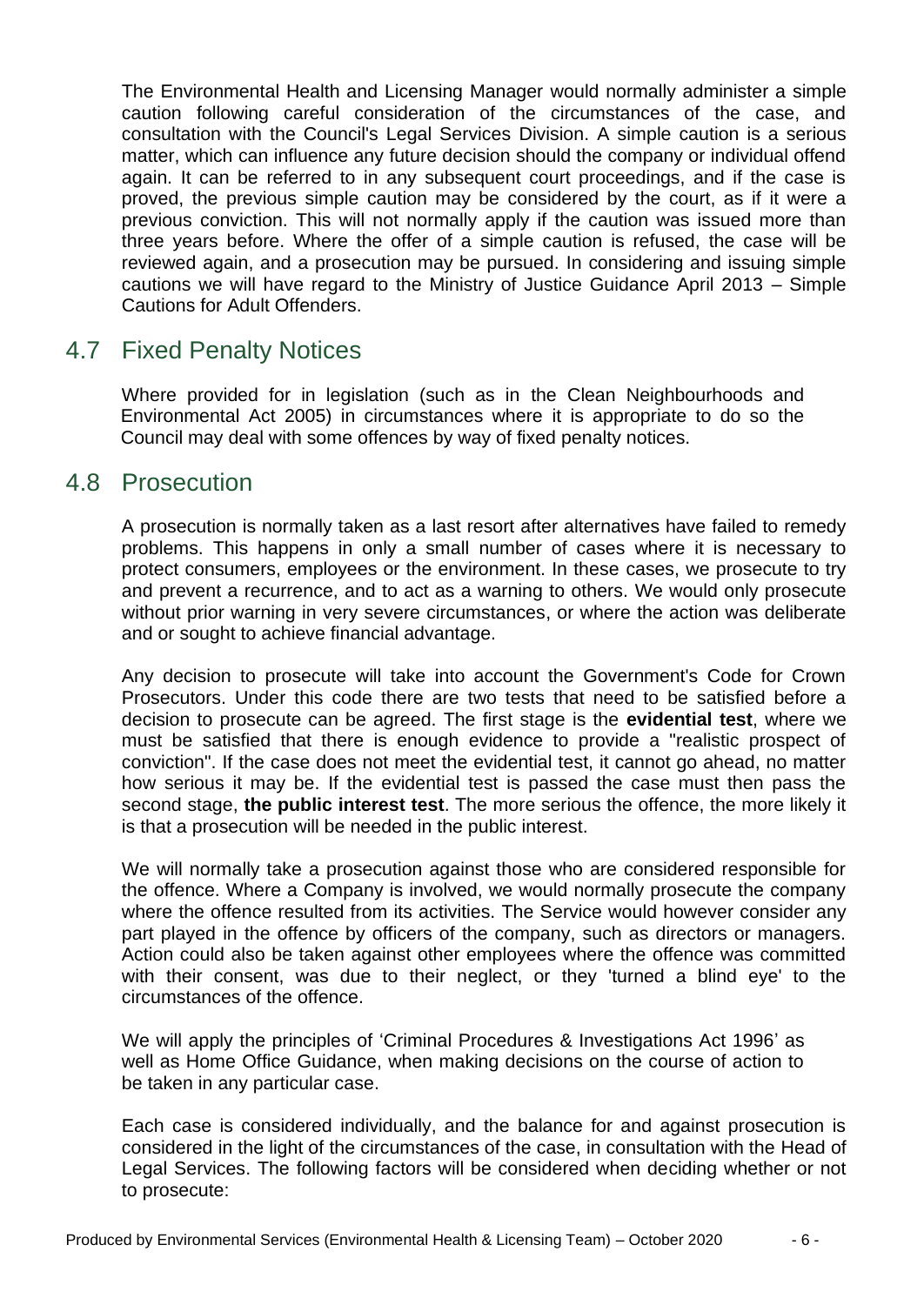- the seriousness and effect of the offence:
- whether the offence, or the circumstances leading to it were foreseeable;
- the intent of the offender;
- the history of offending;
- the attitude of the offender; and
- the deterrent effect of a prosecution, on the offender and others.

There are times where the circumstances of the case mean that the balance tends to be in favour of a prosecution. These would include:

- Offences which have, or may have, significant consequences for the environment or the health or safety of the public or employees;
- carrying out operations without, or in serious breach of, a relevant licence, permit or authorisation;
- excessive or repeated breaches of legal requirements:
- failure to supply information without reasonable excuse, or knowingly supplying false or misleading information;
- obstruction of the Service's staff in carrying out their powers; or
- impersonating the Service's staff.

Where a prosecution is pursued, and the defendant is found guilty, our policy is to seek to recover the costs incurred by the Council in mounting the prosecution. The Service may also take the opportunity to highlight the circumstances of the case to emphasise our commitment to pursuing this enforcement policy.

A combination of enforcement measures may be appropriate in some cases, so that a prosecution and a notice may be used to resolve the same problem.

#### <span id="page-6-0"></span>5 Other enforcement measures

- Where we identify breaches of legislation or licence conditions during inspections or investigations, follow up visits (revisits) may be undertaken, in order to ensure that appropriate and timely remedial action is carried out. Revisits will normally take place in accordance with the timescale for any remedial work discussed at the time of the initial visit.
- Where we have to carry out works in default, for example where works required in a notice have not been carried out, we will seek to recover the costs of those works and associated costs of administering the necessary works from those responsible.
- Exceptionally, in the case of an urgent and serious risk to health, safety or the environment a High Court injunction may need to be considered.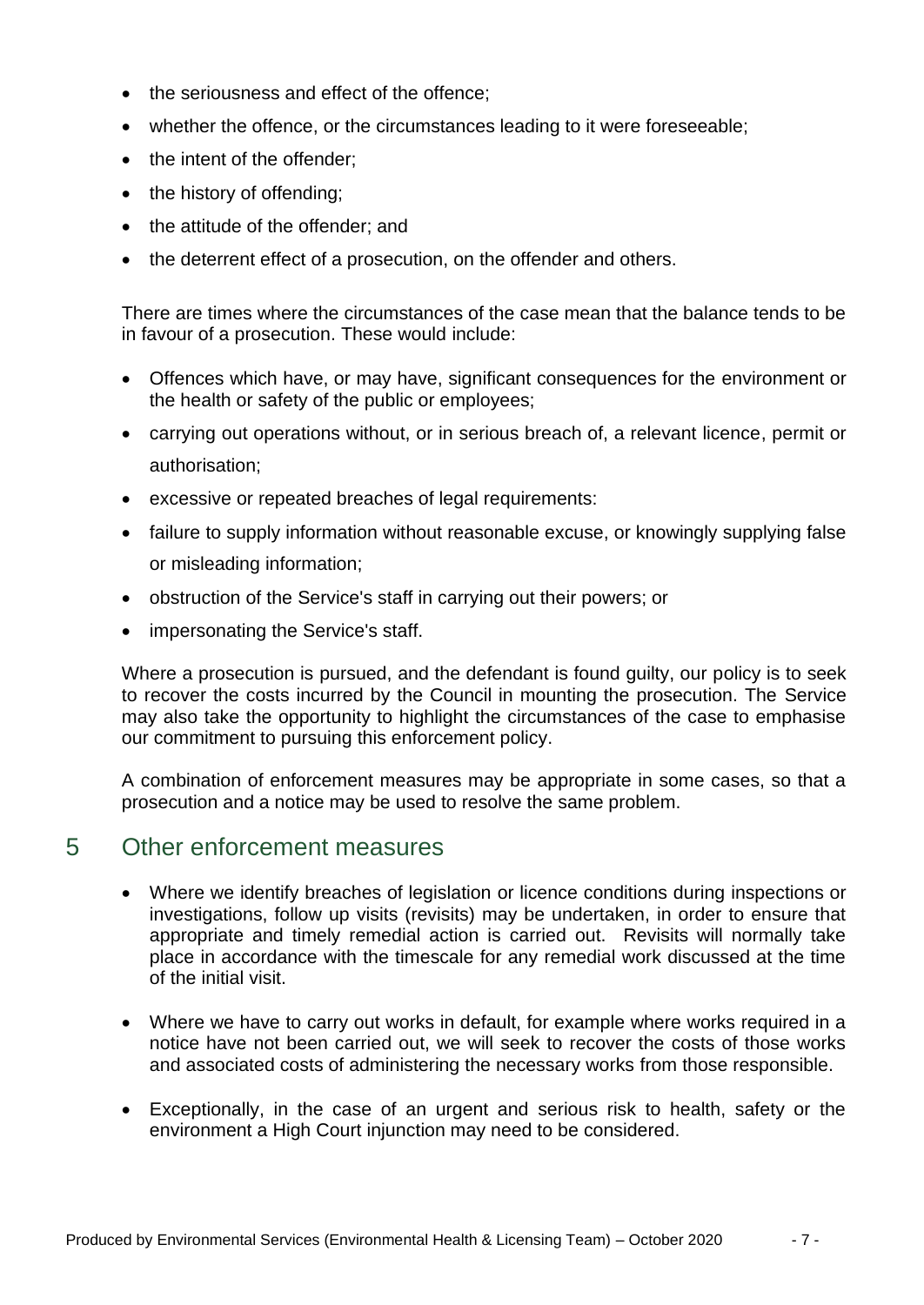# <span id="page-7-0"></span>6 Our commitment to you

- We will enter into discussion and offer advice, to try and ensure that people do not unnecessarily expose themselves to the possibility of formal action through a lack of understanding, or information.
- We will ensure that when discussing any action, officers make a clear distinction between what is recommended because it is good practice, and what is actually required by the law.
- Before taking enforcement action the case will be discussed with a senior officer to ensure that the proposed action is appropriate and fair.
- Where formal action is taken, our officers will provide an opportunity to discuss the circumstances of the case and, if possible resolve points of difference, unless immediate action is required, for example in the interests of health and safety or environmental protection, or to prevent evidence being destroyed.
- Where immediate action is considered necessary, an explanation of why such action was required will be given at the time and confirmed in writing, in most cases within 5 working days and in all cases, within 10 working days.
- Where there are rights of appeal against formal action, advice on the appeal mechanisms will be clearly set out in writing at the time the action is taken. There are also opportunities for review of the case by a more senior officer, where there is disagreement with any enforcement action taken.
- We will be consistent in our approach by following the criteria and guidance set down in relevant legislation, codes of practice, and written procedures and work instructions.
- Where appropriate, we will liaise with our colleagues in related enforcement bodies to ensure that we are making similar decisions to others in similar circumstances. In some situations, the Service and other organisations may have the same or similar enforcement powers. In such cases we will co-ordinate our approach to seek to avoid duplication and ensure that the most appropriate action is taken.
- We will be objective to ensure that our decisions are not influenced by the gender, ethnic origin, religious or political beliefs, sexual preferences or any other status of any alleged offender.
- Where reasonable and practicable, we will try and accommodate the particular interests of consumers within Elmbridge, including business owners, employees and the public. This may include for example, carrying out an inspection of a food business in the evening, where it is not possible to gain access during the day.
- We will where necessary, provide particular help or guidance where a disability or other special need makes it difficult for a duty holder to understand or comply with our requirements.
- In implementing this policy, we will consider the requirements of the Human Rights Act 1998.